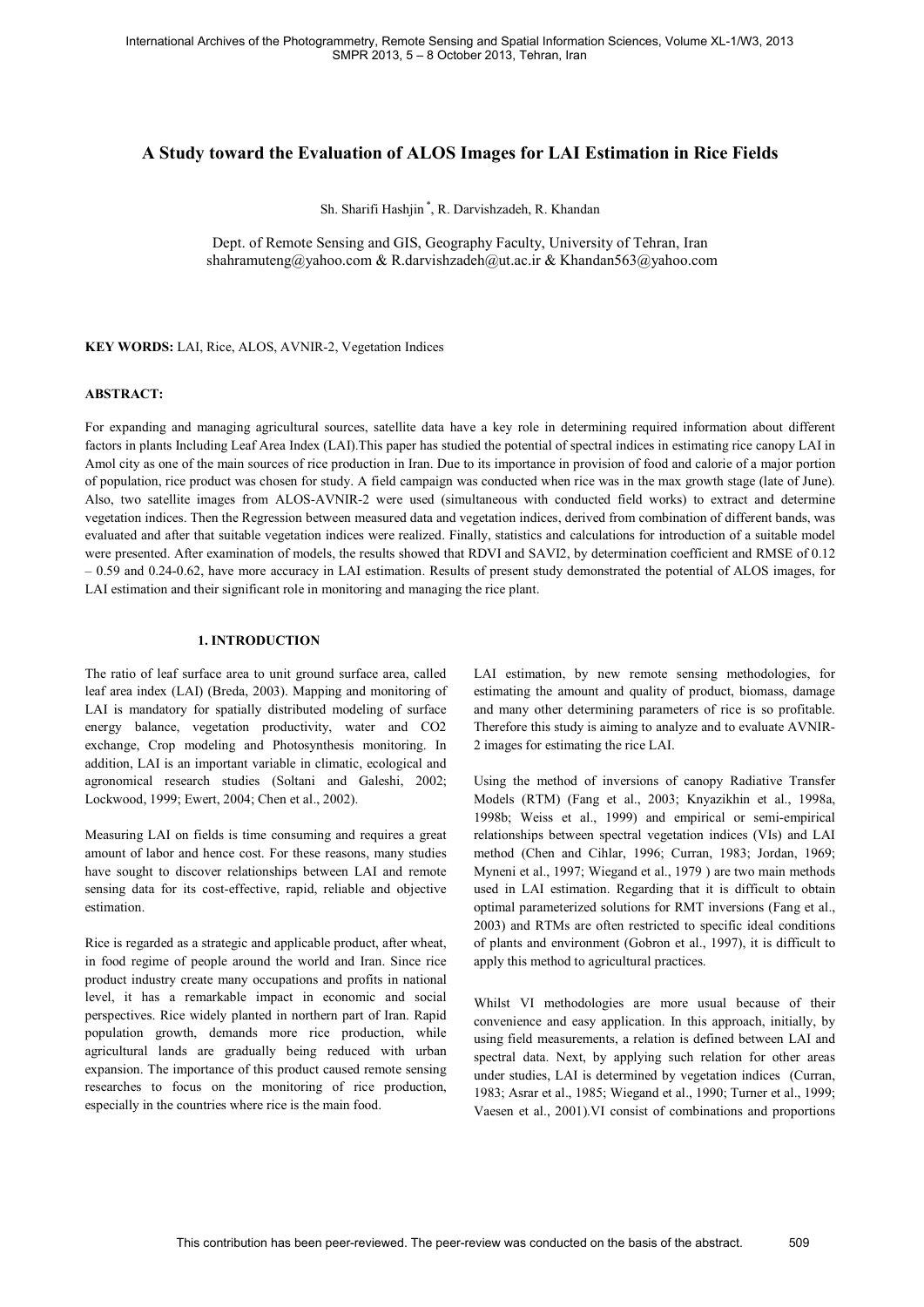of bands which is used more in plants (plants has high reflectance in near infrared and low reflectance in red). As a matter of fact, these VIs are recruited for extracting that information which are related to vegetation characteristics but under the condition of environment are not possible to be shown on bands. The advantage of VI is minimizing the effects of external factors such as atmospheric conditions (Myneni and Asrar, 1994), soil optical properties (Huete, 1989), illumination geometry (Shibayama et al., 1986), canopy morphology (e.g., leaf angle distribution) and leaf physiological properties (e.g., pigment content) (Haboudane et al., 2004) and for these reasons remote sensing data have been transformed and combined into various VI.

LAI generalization from small scales (regional) and for special species to large ones and different spices is not robust. But for generalization from leaf to global levels of a special species like rice, good results have been obtained (Boegh et al., 2002; Broge and Mortensen,2002; Clevers, 1989; Colombo et al., 2003; Curran, 1983a, b; Xiao et al., 2002).

According to presented material, the goal of this study is presentation of optimized indices for LAI estimation using regression analysis and investigation AVNIR-2 image capability in LAI estimation.

### **2. DATA AND STUDY AREA**

### **2.1 .Ground Data**

In summer 2010(simultaneous with satellite pass) a field campaign was conducted in Amol, Northern part of Iran, when most of the rice crops were in grain-filling stage. Sixty plots of 30m by 30m were chosen by adopting stratified random sampling. To eliminate GPS errors, considering the spatial resolution of applied images (10 meter), the dimensions of filed samples were chosen by multiple of 3 in pixel size (30 meters) then the coordinates of determined points were regarded as the center of plots on ground.

Depending on the homogeneity of the sample plot, few sub-plots were selected and targeted for LAI measurements. LAI was determined by measuring the surface of the clipped shrubs using the LI-3100 scanning planimeter and dividing it by the surface area of the sub-plots. The plot LAI was then calculated by averaging the LAI of subplots. In next step two images of ALOS-AVNIR-2 were processed.



Figure 1. Ground Data Measurement

## **2.2 Remot sensing data**

Since rice fields have small dimentions and their species are diverse, it was necessary to use high resolution images to segregate the fileds and increase the accuracy. Therefore, AVNIR2 images of ALOS satellite were used. This sensor is able to image in blue, red, green, and near infrared band with 10 m apatial resolution.Also it is equipped with a PROSMA camera for stereo mappig and PALSAR. In order to determin a suitable time for providing satellite images, primarily phenology information of rice was ontained. Then according to available data, planting time, SPAD peak and the harvest date was determine. Finally two images on 20 June 2010 and 7 July 2010(SPAD peak time) were provided.

### **2.3. Study Area**

Study area is located in Amol city which is one of main rice producers in Iran. The approximate area of location is about 385 square kilometers and is between  $36^{\circ}25'13''$  N,  $36^{\circ}38'51''$  N latitudes and  $52^{\circ}11'17''$  E,  $52^{\circ}20'50''$  E longitides. In Figure 2 the position of area is demonstarted. Area of study is located in a low level (Above sea) sedimentary plain where near shore line is below Mean Sea Level. Climate of this area is humid, according to De Martine classification.

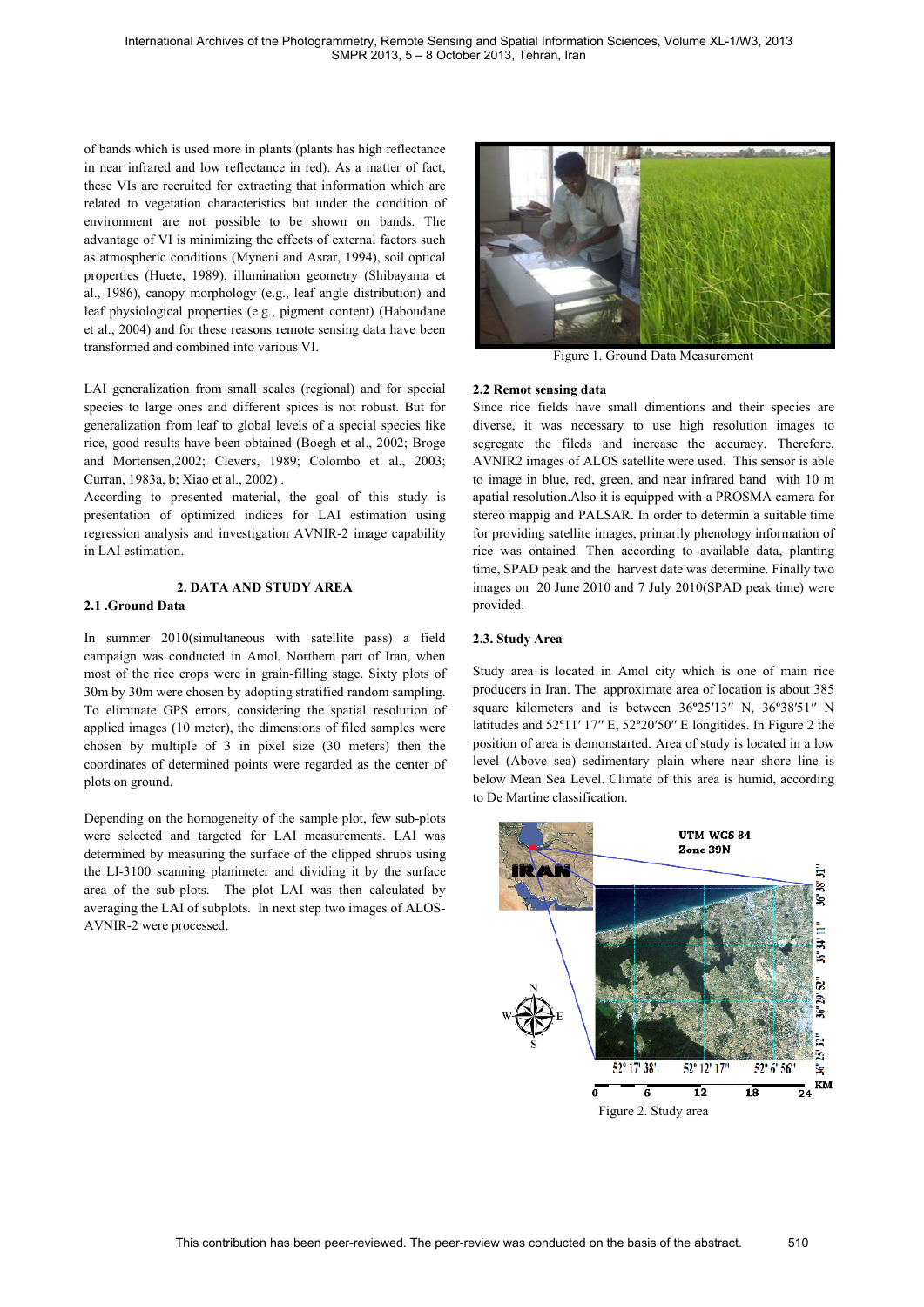### **3. DATA PROCESSING**

Because no processing had been carried out on images, it was imperative to conduct geometrical and atmospheric correction on images. To these ends, geometrical correction was done using 19 distributed points in 1:25000 scale maps with 0.29 and 0.25 accuracy for two images respectively. Next, by using 2th order polynomial equations, resampling were done with nearest neighbor method. Also for increasing the accuracy, ground control points from ground measurements were recruited. Due to the presence of water vapor in this area an atmospheric correction model was applied to reduce the effect of atmosphere. In this paper FLAASH module, which is based on MODTRAN4 (Matthew, 2000), from ENVI 4.7 software was used.

#### **4. METHOD**

Vegtation indices which were developed initially in early 1970s for monitoring land perspectives, were applied for estimation of vegetation cover, primary product and some process such as evapotranspirtaion(Anser,1998).Vegetation indices are implemented on all pixels on aspecifc time and location regardless of land condition. Generally to assess biophisical parameters of plants (Biomass and leaf area index) by remote sensing physical and statistical approaches are used.

Among statistical aproaches, use of spectral indices is common due their ease of application and relation to physical variables (Baret, And Guyot, 1991:5, Baret, 1992:7). Ofcoarse, all spectral indices are not related to LAI. In this paper, it was tried to use most frequent applied indices for LAI estimation and are computable by AVNIR-2 images. As a matter of fact, 24 indices were chosen which were listed in Table 1. In this table  $\alpha$  shows soil line, and  $\beta$  intercept. In this research, as well as vegetation indices, reflectances of four bands of sensor were used. After comparison of results, the most appropriate index for LAI estimation was selected.

| <b>Index Formulation</b>                                         |                                                                                                       |  |  |  |
|------------------------------------------------------------------|-------------------------------------------------------------------------------------------------------|--|--|--|
| $MSAVI = 0.5 + R_N -$<br>$\sqrt{(R_{N}+0.5)^{2}-2(R_{N}-R_{R})}$ | $TSAVI = \frac{\alpha (R_N - \alpha R_R - \beta)}{\alpha R_N + R_R + \alpha \beta + X(1 + \alpha^2)}$ |  |  |  |
| $GNDVI = \frac{R_N - R_G}{R_N + R_G}$                            | $MSR = \frac{R_N}{R_S} - 1 / \sqrt{\frac{R_N}{R_S}} + 1$                                              |  |  |  |
| $BNDVI = \frac{R_N - R_B}{R_N + R_B}$                            | $SAVI = \frac{(R_N - R_R)(1 + L)}{R_N + R_R + L}$                                                     |  |  |  |
| $GBNDVI = \frac{R_N - R_B - R_G}{R_N + R_B + R_G}$               | $SAVI2 = R_N/R_R + \frac{\beta}{\alpha}$                                                              |  |  |  |
| $GRNDVI = \frac{R_N - R_R - R_G}{R_N + R_R + R_G}$               | $OSAVI = 1.6 \frac{R_N - R_R}{R_N + R_R + 0.6}$                                                       |  |  |  |
| $ARVI = \frac{R_N - R_{RB}}{R_N + R_{BB}}$                       | $NDVI = \frac{R_N - R_R}{R_N + R_R}$                                                                  |  |  |  |

| $RDVI = \sqrt{NDVI \cdot DVI}$                                               | $TVI = \sqrt{NDVI + 0.5}$                                    |  |  |
|------------------------------------------------------------------------------|--------------------------------------------------------------|--|--|
| $WDVI = R_N - \alpha \cdot R_R$                                              | $RVI = \frac{R_R}{R_N}$                                      |  |  |
| $\overline{GEMI} = \frac{\alpha(1 - 0.25\,\alpha) - (R_R - 0.125)}{1 - R_n}$ | $IPVI = \frac{R_N}{R_R + R_N}$                               |  |  |
| $SARVI = \frac{R_N - R_{RB}(1 + L)}{R_N + R_{RB} + L}$                       | $DVI = R_{N} - R_{R}$                                        |  |  |
| $N R V I = \frac{0.2 R_{N} - R_{R}}{0.2 R_{N} + R_{R}}$                      | $SARVI2 = \frac{2.5(R_N - R_R)}{1 + R_N + 6R_R - 7.5/R_B}$   |  |  |
| $EVI = 2.4 \frac{R_N - R_R}{R_N + R_R + 1}$                                  | $PVI = \frac{R_N - \alpha R_R - \beta}{\sqrt{\alpha^2 + 1}}$ |  |  |

Table 1: Index Formulation

#### **5. RESULTS**

For introducing proper regression models, between LAI value and satellite data Regresion analysis and RMSE computations were done. Based on Average statistics of measured data (sampled points) LAI is introduced as dependent variable (Y) and values of vegetation indices as independent variable (X). In order to find the relationship of dependent and independent variables and model fitness, linear regression was used (Table 2).

| <b>Index</b>     | $R^{\wedge^2}$ | <b>RMSE</b> | Index              | $R^{\wedge^2}$ | <b>RMSE</b> |  |  |
|------------------|----------------|-------------|--------------------|----------------|-------------|--|--|
| <b>NDVI</b>      | 0.56           | 0.57        | <b>RVI</b>         | 0.59           | 0.57        |  |  |
| <b>GNDVI</b>     | 0.64           | 0.45        | <b>MSR</b>         | 0.59           | 0.58        |  |  |
| <b>BNDVI</b>     | 0.54           | 1.11        | <b>SAVI</b>        | 0.63           | 0.37        |  |  |
| <b>GBNDVI</b>    | 0.64           | 0.34        | SAVI2              | 0.62           | 0.24        |  |  |
| <b>GRNDVI</b>    | 0.64           | 0.80        | OSAVI2             | 0.58           | 0.57        |  |  |
| <b>ARVI</b>      | 0.45           | 1.35        | <b>MSAVI</b>       | 0.55           | 0.57        |  |  |
| <b>RDVI</b>      | 0.59           | 0.12        | <b>TVI</b>         | 0.56           | 0.57        |  |  |
| <b>WDVI</b>      | 0.59           | 0.94        | <b>TSAVI</b>       | 0.59           | 0.25        |  |  |
| <b>GEMI</b>      | 0.63           | 0.27        | <b>IPVI</b>        | 0.56           | 0.57        |  |  |
| <b>SARVI</b>     | 0.62           | 0.90        | <b>DVI</b>         | 0.59           | 0.97        |  |  |
| <b>NRVI</b>      | 0.59           | 0.57        | SARVI <sub>2</sub> | 0.58           | 0.58        |  |  |
| <b>EVI</b>       | 0.43           | 1.23        | <b>PVI</b>         | 0.57           | 0.46        |  |  |
| $T-11-2$ D D 14. |                |             |                    |                |             |  |  |

Table 2. Regression Results

The results of this study showed that among analysed indices, RDVI and SAVI2 were the most proper indices for LAI estimation in study area. The best RMSE value for available data was 0.12 and 0.24. Also in continuance, it was demonstrated that TSAVI and GEMI has more acceptable accuracies in contrast to others. Existence of red and near infrared bands in most of indices indicates express the relation of these bands with LAI.

SAVI index, by imposing the values of slope and intercept of soil line strongly reduce effects of background reflectance, is very appropriate for LAI index (Broge, N. H. and Leblanc, E, 2000). RDVI index, by using magnifying the differences in red and near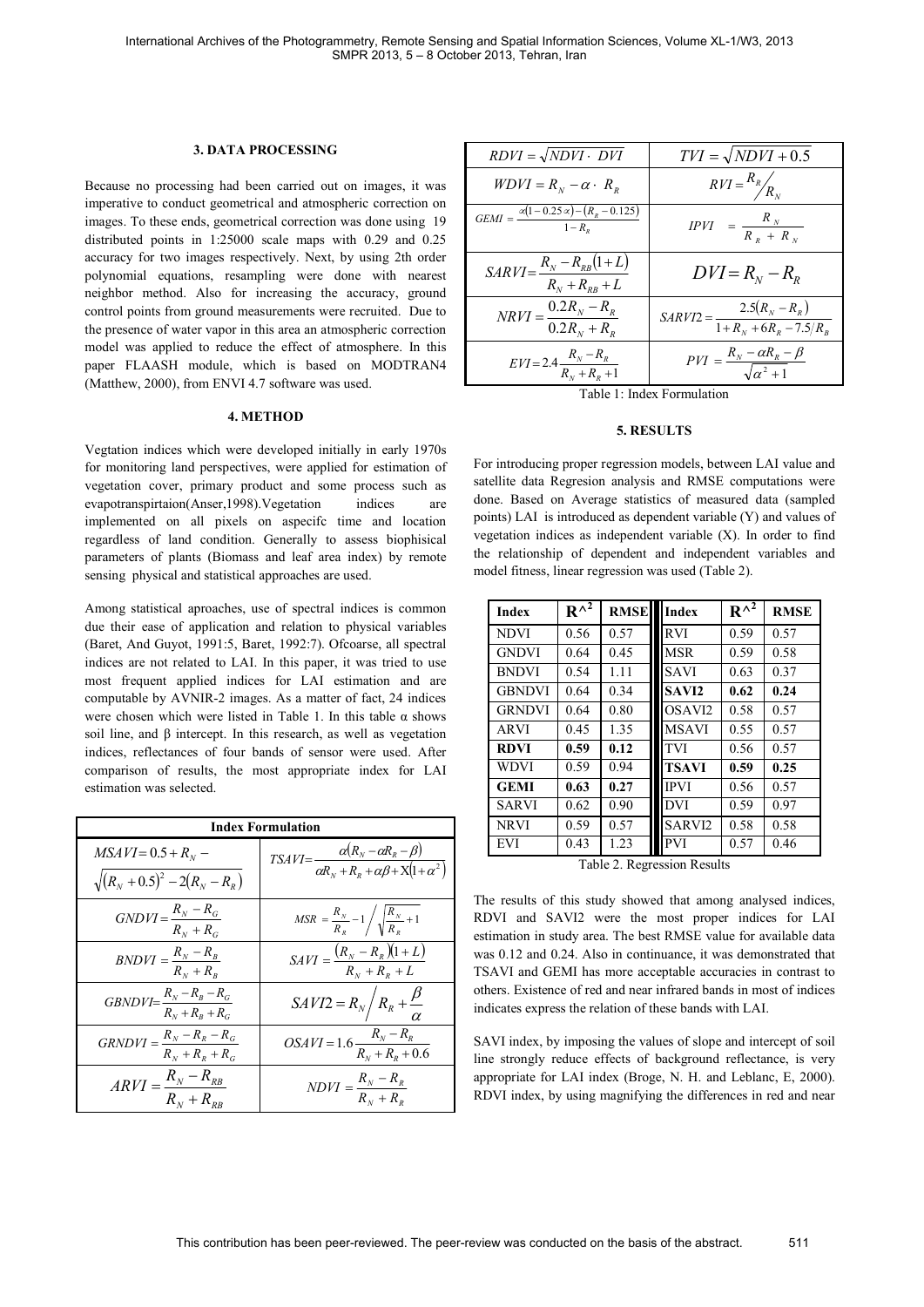infrared bands along with their sum, and decreasing the amount of saturation in NDVI, is a proper LAI estimator (Figure 4).



Figure 3. SAVI2 and RDVI relations with LAI

In red region of Electromagnetic spectrum, due to absorption of light through chlorophyll pigments, reflectance intensity decreases but in near infrared bands (because of structural characteristics of plant) the intensity of reflectance increases. Most of vegetation indices use the produced contrast between these two bands to estimate vegetation cover and physical parameters of plants.

One of the most applied vegetation indices which is used commonly in vegetation studies, is NDVI. But the use of this index in this study was confronted with low accuracy. As last studies showed (Trucker, 1979,:7, Sellers, 1985:4, 1998:, Gao et al, 2000:6), NDVI index in vegetated areas is saturated and cannot be regarded as an efficient index.

Considering that in the time of this research, rice was on its max growth, NDVI could not provide suitable accuracy in LAI estimation. Saturation of NDVI in high LAI was shown in figure 4.



Figure 4. NDVI and LAI Relation

#### **6. CONCLUSION AND DISCUSSION**

In this research reflectance values in four bands of AVNIR-2 sensor were used, as well as spectral indices. Among bands under study, infrared band could show the best result with determination of coefficient  $R^{\wedge 2}$ =0.59. In this part no absorption is occurred by chlorophyll but if the plant leaves grow, which consequently it is possible to reach more minerals, the reflectance reaches maximum in this band. This result is in agreement with last studies (Thenkabail et al, 2004; Latifur, 2011).

As mentioned above, the time of field work was done during the max growth of rice and as a result, regarding that the soil surface is covered, indexes like OSAVI (for the reduction of background reflectance) could not reach a higher accuracy than NDVI (Table 2).

In the present study two atmospheric reduction indices SARVI and ARVI were used. The results indicate that these indices are not efficient after atmospheric corrections and their use after this correction caused some error. Notably, multiplying, subtracting, dividing, and summing of a constant number (except 0) in any index, does not change RMSE and  $R^2$  and just change the values linearly.

For WDRVI and TVI it was observed that NDVI is multiplied with a constant number in their structure, so it is expected that the value of  $R^2$  be equal in all these three indices (Table 2).

Results demonstrated that those indices which show better the differences of red and infrared bands, in contrast with other indices which by giving coefficients to bands reduce such a difference, has more accuracy. Also, due to the high density coverage of area, indices which use soil line adjusting factor L could not increase the accuracy of estimations very well.

It is recommended that for increasing the accuracy, in other regions, measurements be done simultaneously as much as possible, because the change of environmental changes in different times of day can affect the results. The more near the time of imaging to the reproductive phase of rice, the less is the background effects and the more accurate results of LAI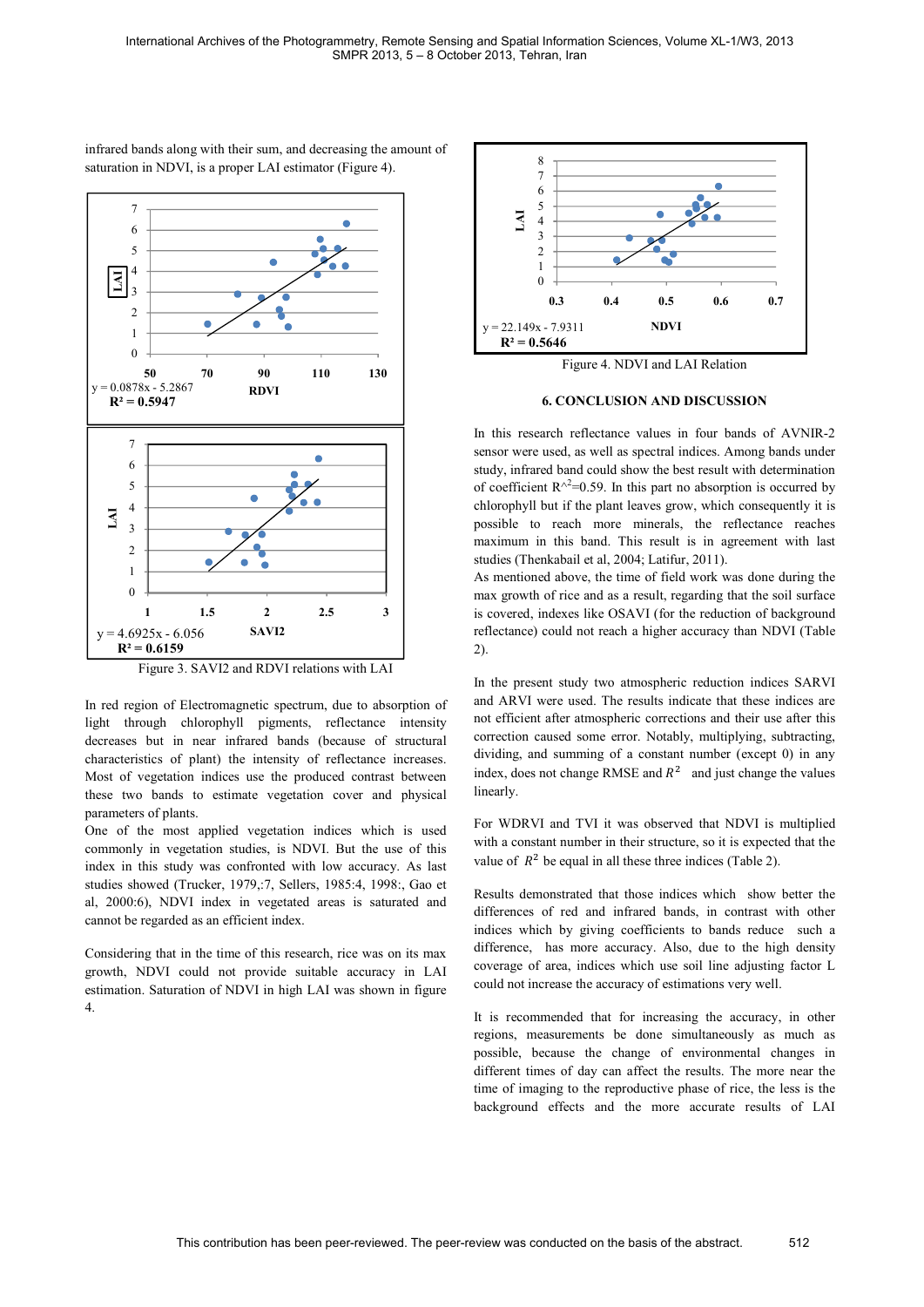estimation. Our results demonstrated the potential of AVNIR-2 and images confirmed that they contain relevant information for LAI estimation and can play a significant role in monitoring and managing the rice plant.

# **REFERENCES**

Anser, G., 1998, Biophysical and biochemical source of variability in canopy reflectance . *Remote Sens. Environ*, 64(3), pp. 234-253

Asrar, G., Kanemasu, E.T., Yoshida, M., 1985. Estimates of leaf area index from spectral reflectance of wheat under different cultural practices and solar angle. *Remote Sens. Environ*, 17,pp.  $1 - 11$ .

Barret, F. and Guyot, G., 1991, Potentials and limits of vegetation indices for LAI and APAR assessment. *Remote Sens. Environ*. 35(2-3), pp.161-173.

Barrett,E.C. and L.F. Curtis, 1992, *Introduction to Environment Remote Sensing*. Chapman & Hall, New York,

Boegh, E., Soegaard, H., Broge, N., Hasager, C. B., Jensen, N. O., Schelde, K., et al. (2002).Airborne multispectral data for quantif ying leaf area index, nitrogen concentration, and photosynthetic efficiency in agriculture. *Remote Sensing of Environment*, 81, pp.  $179 - 193$ 

Breda, N. J. J., 2003. Ground-based measurements of leaf area index: A review of methods, instruments and current controversies. *Journal of Experimental Botany*, 54, pp. 2403 2417.

Broge, N. H., & Mortensen, J. V. (2002). Deriving green crop area index and canopy chlorophyll density of winter wheat from spectral re flectance data. *Remote Sensing of Environment*, 81,pp.  $45 - 57$ 

Broge, N. H. and Leblanc, E. 2000, Comparing prediction power and stability of broadband and hyperspectral vegetation indices for estimation of green leaf area index and canopy chlorophyll density, *Remote Sensing of Environment*. 76, pp. 156-172.

Chen, J.M., Pavlic, G., Brown, L., Cihlar, J., Leblanc, S.G., White, H.P., Hall, R.J., Peddle, D.R., King, D.J., Trofymow, J.A., Swift, E., Vander Sanden, J., Pellikka, P.K.E., 2002. Derivation and validation of Canada-wide coarse-resolution leaf area index maps using high-resolution satellite imagery and ground measurements. *Remote Sens. Environ*. 80, pp. 165-184.

Chen, J. M., & Cihlar, J., 1996. Retrieving leaf area index of boreal conifer forests using Landsat TM images. *Remote Sensing of Environment*, 55, pp. 153 – 162.

Clevers, J. G. P. W., 1989. The application of a weighted infrared-red vegetation index for estimating leaf-area index by correcting for soil-moisture. *Remote Sensing of Environment*, 29, pp.  $25 - 37$ .

Curran, P. J., 1983. Estimating green LAI f r o m multispectral aerial-photography .*Photogrammetric Engineering and Remote Sensing*, 49, pp. 1709 - 1720.

Fang, H. L., Liang, S. L., & Kuusk, A. (2003). Retrieving leaf area index using a genetic algorithm with a canopy radiative transfer model. *Remote Sensing of Environment* , 85, pp. 257 270.

GAO, X., HUETE, A. R., NI, W., and MIURA, T., 2000, Optical-biophysical relationship of vegetation spectra without background contamination". *Remote Sens. Environ*, 74, pp. 609-620

Haboudane, D., Miller, J.R., Pattey, E., Zarco-Tejada, P.J., Strachan, I.B., 2004. Hyperspectral vegetation indices and novel algorithms for predicting green LAI of crop canopies: modeling and validation in the context of precision agriculture. *Remote Sens. Environ.* 90, pp. 337-352.

Huete, A.R., 1989. Soil influences in remotely sensed vegetationcanopy spectra. In: Asrar, G. (Ed.), *Theory and Application of Optical Remote Sensing.* Wiley, New York, pp. 107–141.

Jordan, C. F. 1969. Derivation of leaf-area index from quality of light on forest floor. Ecology, pp. 50, 663.

Knyazikhin, Y., Martonchik, J. V., Myneni, R. B., Diner, D. J., & Running, S. W., 1998. Synergistic algorithm for estimating vegetation canopy leaf area index and fraction of absorbed photosynthetically active radiation from MODIS and MISR data. Journal of Geophysical Research - Atmospheres, 103, pp. 32257 32275.

Latifur, R .S. and janet E. Nichol, 2011, Improved Forest estimates using ALOS-AVNIR-2 Texture indices, *Remote Sens. Environ*, 115, pp. 968-977.

Lockwood, J.G., 1999. potential evapotranspiration and its relationship with actual evapotranspiration sensitive to elevated atmospheric CO2 levels, Clim. Change 41, pp. 193-212.

M. W. Matthew, S. M. Adler-Golden, A. Berk, S. C. Richtsmeier, R. Y. Levine, L. S. Bernstein, P. K. Acharya, G. P. Anderson,G. W. Felde, M. P. Hoke, A. Ratkowski, H.-H. Burke, R. D.Kaiser, and D. P. Miller,. 2000. Status of atmospheric correction using a MODTRAN4-based algorithm, Proc. SPIE-Int. Soc. Opt. Eng., vol. 4049, pp. 199-207.

Myneni, R. B., Nemani, R. R., & Running, S. W., 1997. Estimation of global leaf area index and absorbed PA R using